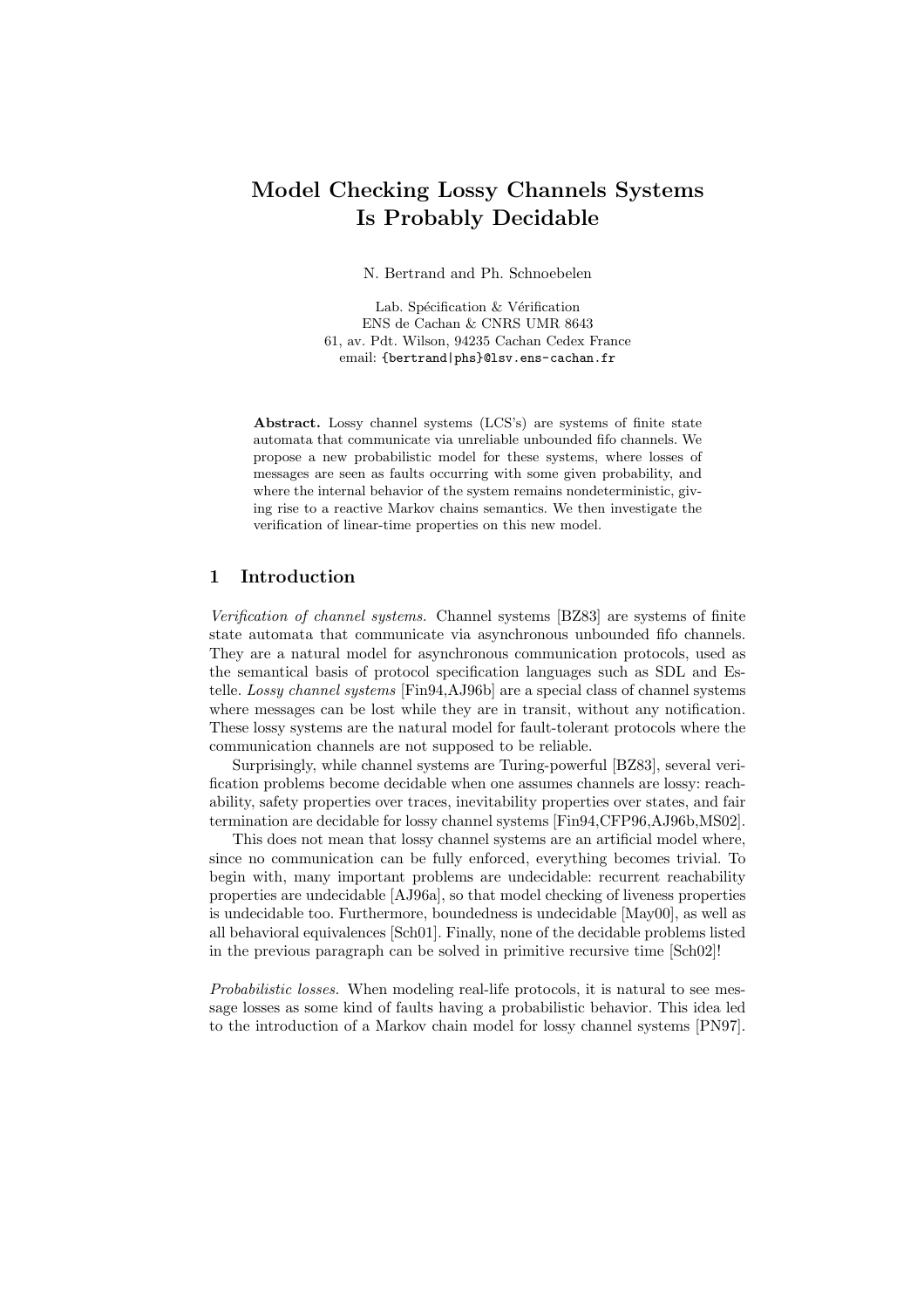Essentially the same model allowed Baier and Engelen to show that qualitative model checking is decidable, i.e. it can be decided whether a linear-time property holds *almost surely*, that is, with probability 1 [BE99]. This is a smart way of using randomization to circumvent the undecidability of temporal model checking in the non-probabilistic case. However, this result has several limitations: (l1) it requires that the channel system itself is seen as choosing probabilistically between its transitions,  $(12)$  it assumes that there is a fixed probability p that "the current step is a loss", and (13) it only gives decidability for  $p \geq 0.5$ , an unrealistically large value (using a slightly different model, [ABPJ00] shows that decidability is lost if  $p$  is not large enough).

Our contribution. We propose an improved approach that addresses the abovementioned limitations. Our first idea is to use a more realistic probabilistic model for losses, where any message has a fixed probability  $\tau > 0$  of being lost during the current step, independently of other messages possibly in transit at the same time. We call it the *local-fault model* (and refer to the proposal by [PN97] as the global-fault model). In our local-fault model, qualitative model checking is decidable whatever the value of  $\tau$  (thus our solution to limitation (12) solves (13) as well).

Our second idea attacks limitation (l1): we move from Markov chains to reactive Markov chains (or, equivalently, Markovian decision processes) as the probabilistic model for lossy channel systems: this allows combining a probabilistic behavior for losses with a nondeterministic behavior for the channel system. The verification problems we investigate are whether a linear-time property holds almost surely under any scheduling policy (the adversarial viewpoint). We show that, while the problem is undecidable in general, there exist some decidable subcases (natural subsets of temporal properties). Furthermore, the problem becomes decidable when we restrict ourselves to finite-memory scheduling policies only. Finally, it turns out that these verification problems are insensitive to the precise value of the fault rate  $\tau$ .

Since our decision procedures reduce probabilistic model checking to the kind of reachability questions that have been successfully verified in practice (e.g. [AAB99]), we believe our ideas will provide a nice way of verifying liveness properties on channel systems with probabilistic losses: the approximations "almost surely" and "under any finite-memory scheduling policy" are very reasonable and only retract minimally from the rigid "surely" and "for all scheduling policies" that are the standard goals in algorithmic verification.

Related work. Verifying probabilistic lossy channel systems combines issues from the verification of infinite-state systems and from the verification of probabilistic systems<sup>1</sup>. These two fields are technically quite involved and it seems that, to date, the only joint instance that has been investigated are the probabilistic lossy systems. We already explained how our work is a continuation

 $1$  Here we do not mean systems where the *timings* are probabilistic like, for example, continuous time Markov chains [BKH99].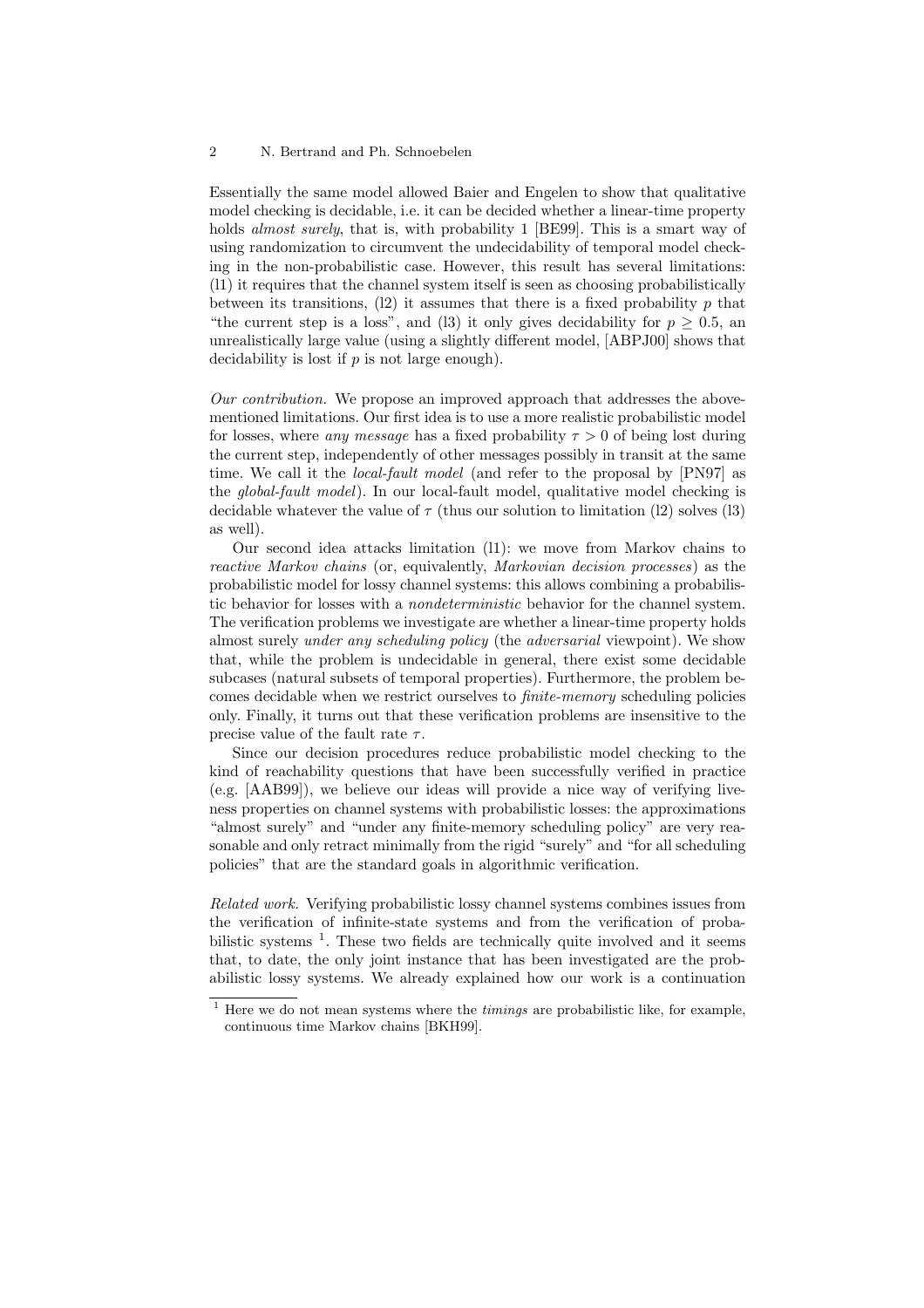of [PN97,BE99,ABPJ00] and depart from these earlier papers. The local-fault model has been independently proposed by Abdulla and Rabinovich [AR03] who proved a result essentially equivalent to our Theorem 5.4 (but did not investigate adversarial verification).

Outline of the paper. Section 2 sets the necessary background on the verification of infinite Markov chains. Channel systems are presented in Section 3, before we discuss probabilistic losses in Section 4 and study probabilistic lossy systems (PLCS's) in Section 5. Nondeterministic PLCS's are defined in Section 6 and their verification is studied in Section 7. For lack of space, many proofs have been omitted in this extended abstract: they can be found in the full version.

## 2 (Reactive) Markov chains and their verification

We assume some familiarity with Markov chains and only introduce the notations we need in the rest of the paper (we mostly follow [Var99]).

**Definition 2.1.** A Markov chain is a tuple  $M = \langle W, P, P_0 \rangle$  of a countable set of configurations  $W = \{\sigma, ...\}$ , a transition probability function  $P : W^2 \mapsto$ [0,1] such that  $\sum_{\sigma' \in W} P(\sigma, \sigma') = 1$  for all  $\sigma \in W$ , and an initial probability distribution  $P_0 : W \mapsto [0, 1].$ 

M is bounded when there exists  $e > 0$  s.t.  $P(\sigma, \sigma') > 0$  entails  $P(\sigma, \sigma') \geq e$ (i.e. probabilities are not arbitrarily low). M is *finite* when  $W$  is. Finite Markov chains are bounded.

A run of M is an infinite sequence  $\pi \in W^{\omega}$  of configurations. The set of runs  $W^{\omega}$  is turned into a probability space in the standard way: the measure  $\mu$  of events is first defined on basic cylinders with:

$$
\mu(\{\pi \mid \pi \text{ starts with } \sigma_0, \sigma_1, \dots, \sigma_n\}) \stackrel{\text{def}}{=} P_0(\sigma_0) P(\sigma_0, \sigma_1) \cdots P(\sigma_{n-1}, \sigma_m) \tag{1}
$$

and is then extended to the Borel field they generate (see [Var99,Pan01]).

Underlying any Markov chain  $M$  is the transition system (the directed graph)  $G_M$  where there is a transition  $\sigma \to \sigma'$  iff  $P(\sigma, \sigma') > 0$ . This explains why we often rely on standard graph-theoretic terminology and write statements like " $\sigma$ is reachable from  $\sigma_0$ ", etc., for notions that do not depend on the precise values of the transition probability function. E.g. the measure (1) is non-zero iff  $\sigma_0$  is a possible initial configuration and  $\sigma_0 \to \sigma_1 \to \ldots \to \sigma_n$  is a path in  $G_M$ .

#### 2.1 Reactive Markov chains

Reactive Markov chains [Var99], called "concurrent Markov chains" in [Var85,HSP83], were introduced for modeling systems whose behavior has both probabilistic and nondeterministic aspects. They are a special (and equivalent) form of *Markovian decision processes* [Der70], where the system nondeterministically picks what will be its next step, and the outcome of that step follows some probability law.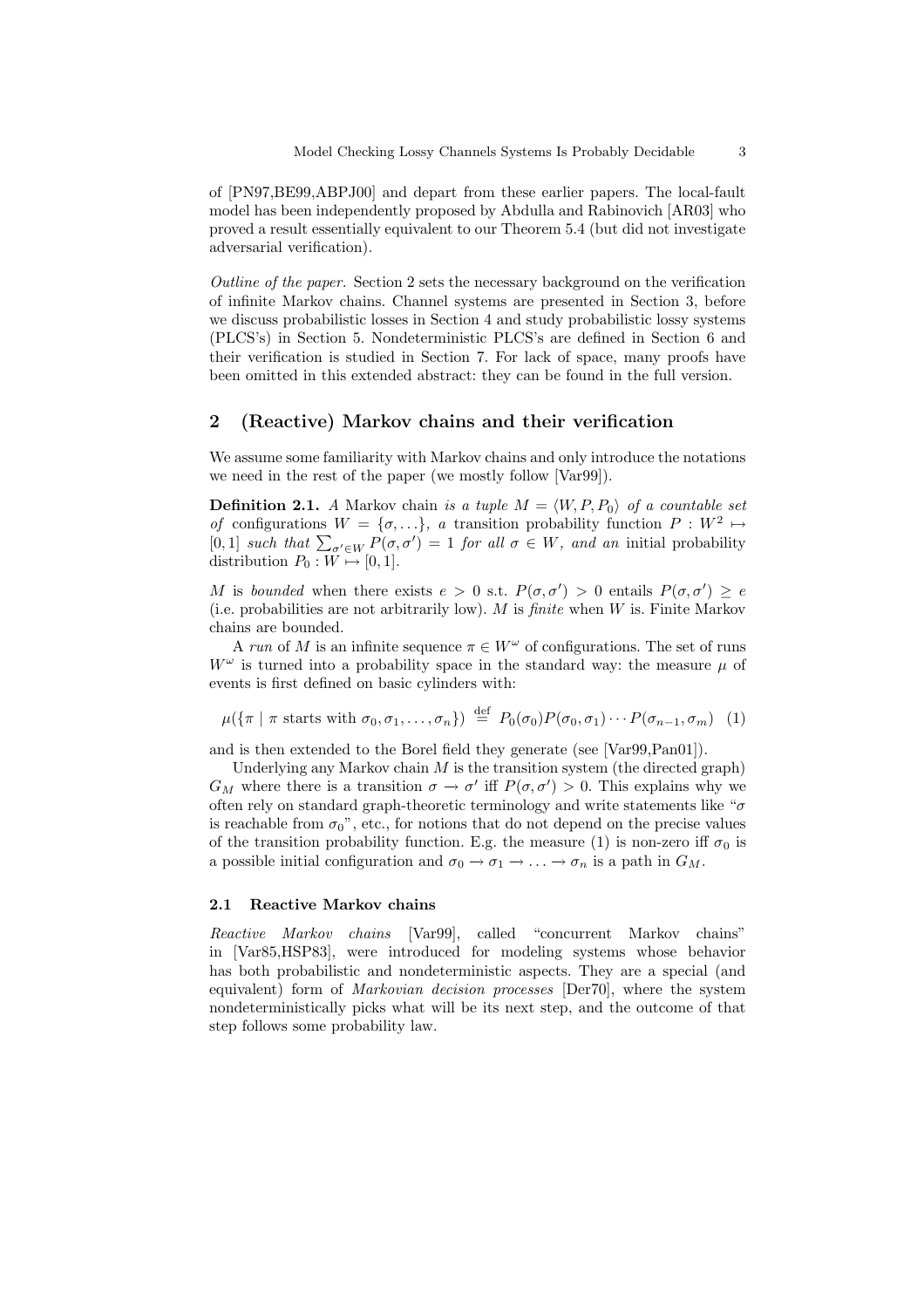**Definition 2.2.** A reactive Markov chain (a RMC) is a tuple  $M = \langle W, N, P, P_0 \rangle$ s.t.  $\langle W, P, P_0 \rangle$  is a Markov chain, and  $N \subseteq W$  is the subset of nondeterministic configurations.

The configurations in  $W \setminus N$  are called *probabilistic*. For a nondeterministic  $\sigma$ , the exact value of  $P(\sigma, \sigma') > 0$  has no importance (apart from being positive): it just means that, when in  $\sigma$ ,  $\sigma'$  is a possible next configuration.

The behavior of a RMC  $M = \langle W, N, P, P_0 \rangle$  is driven by the nondeterministic choices and the probabilistic behavior. This is formalized by introducing the notion of a scheduler (also called adversary, or (scheduling) policy) that is responsible for the nondeterministic choices. Formally, a scheduler for  $M$  is a mapping  $u: W^*N \to W$  such that  $u(\sigma_0 \dots \sigma_n) = \sigma'$  implies  $P(\sigma_n, \sigma') > 0$ . The intuition is that, when the system is in a nondeterministic configuration  $\sigma_n$ , u selects a next configuration  $\sigma'$  among the allowed ones, based on the history  $\sigma_0 \dots \sigma_n$  of the computation (we do not consider more general notions of adversaries).

Combining a RMC  $M$  with a scheduler  $u$  gives a *bona fide* Markov chain  $M^u = \langle W^+, P^u, P_0^u \rangle$  describing the stochastic behavior of M against u. Intuitively,  $M^u$  is obtained by unfolding M into a tree, with  $W^+$  the set of non-empty histories <sup>2</sup>, and pruning branches that do not obey u. Formally, for any  $x \in W^+$ 

$$
P^{u}(x\sigma, x\sigma\sigma') \stackrel{\text{def}}{=} \begin{cases} P(\sigma, \sigma') & \text{if } \sigma \notin N, \\ 1 & \text{if } \sigma \in N \text{ and } u(x\sigma) = \sigma', \\ 0 & \text{otherwise,} \end{cases}
$$

and  $P^u(x\sigma, y\sigma') = 0$  when  $y \neq x\sigma$ . Finally,  $P_0^u$  is like  $P_0$  on histories having length 1, and zero on longer histories. It is readily verified that  $M^u$  is indeed a Markov chain.

#### 2.2 Verification for Markov chains

We address verification of linear-time properties that can be expressed in temporal logic (TL), or second-order monadic logic on runs (MLO), and that do not refer to quantitative information.

Classically such properties can be given under the form of a Büchi automaton that recognizes exactly the correct runs, so that TL model checking reduces to repeated reachability of control states in a product system. This approach does apply to Markov chains if the property is represented by a *deterministic*  $\omega$ automaton: then the product system is again a Markov chain.

Since deterministic Büchi automata are not expressive enough for TL or MLO, we shall assume the properties are given by deterministic Street automata. Then, in order to check TL or MLO properties on Markov chains, it is enough to be able to check simpler behavioral properties of the form

<sup>&</sup>lt;sup>2</sup> When describing the behavior of some  $M^u$ , it is customary to leave the histories implicit and only consider their last configuration: this informal way of speaking makes  $M^u$  look more like M.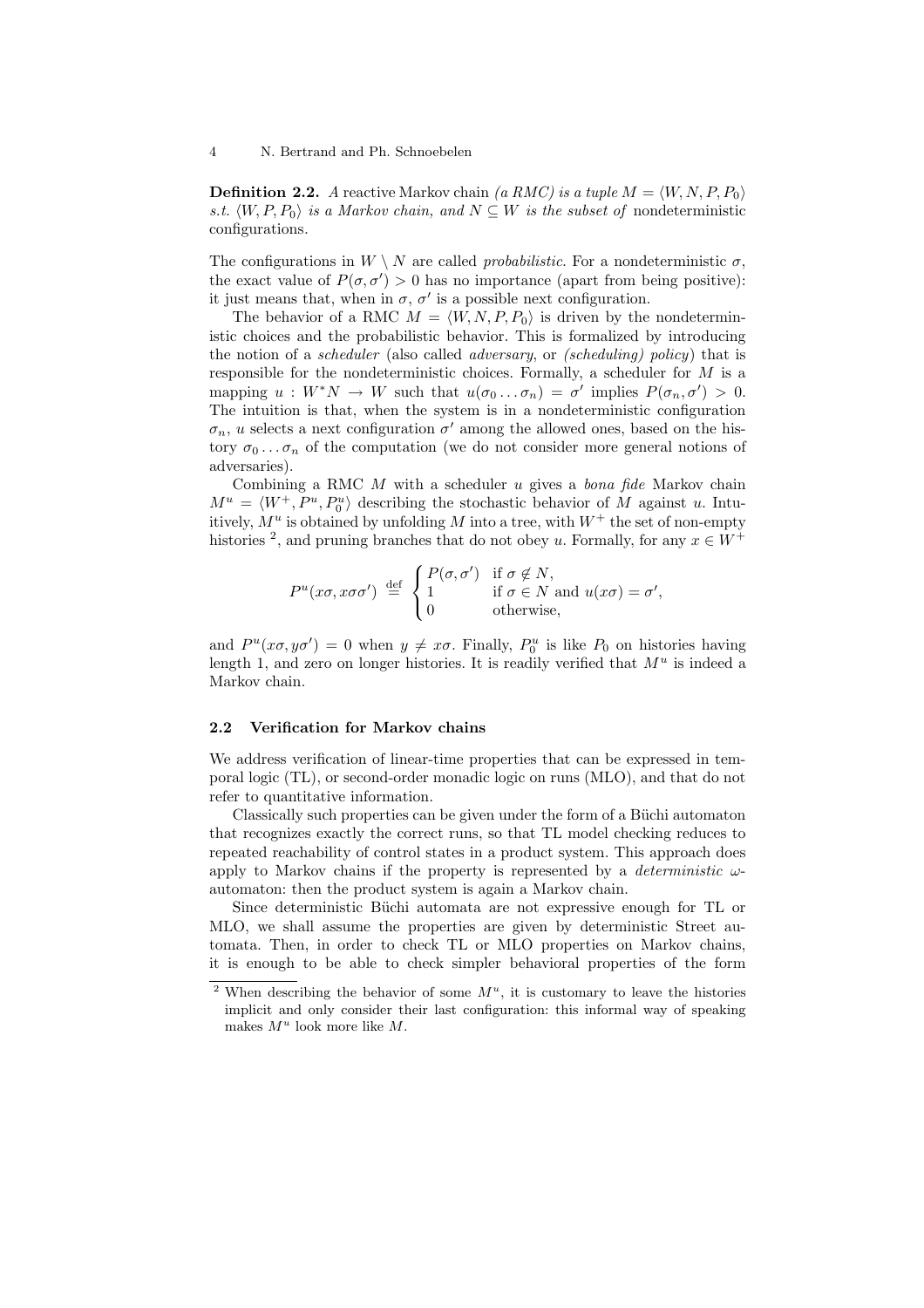$\alpha = \bigwedge_{i=1}^n (\Box \Diamond A_i \Rightarrow \Box \Diamond A'_i)$  where, for  $i = 1, ..., n$ ,  $A_i, A'_i \subseteq W$  (i.e.  $\alpha$  is a Street acceptance condition). A run  $\pi = \sigma_0, \sigma_1, \ldots$  satisfies such a condition, written  $\pi \models \alpha$ , if for all  $i = 1, \ldots, n$ , either  $\sigma_i \in A_i$  for finitely many j, or  $\sigma_j \in A_i'$  for infinitely many j. The following is standard:

**Theorem 2.3.** Let M be a countable Markov chain and  $\alpha$  be a Street acceptance condition. Then  $\{\pi \mid \pi \models \alpha\}$  is measurable.

We let  $\mu_M(\alpha)$  denote this measure and say that M satisfies  $\alpha$  with probability p when  $\mu_M(\alpha) = p$ . We often consider the probability, written  $\mathbb{P}(M, \sigma \models \alpha)$ or  $\mu_{\sigma}(\alpha)$ , that a given configuration  $\sigma$  satisfies a property  $\alpha$ : this is defined as  $\mu_{M'}(\alpha)$  for a Markov chain M' obtained from M by changing the initial distribution.

We say that M satisfies  $\alpha$  almost surely (resp. almost never, possibly) when M satisfies  $\alpha$  with probability 1 (resp. with probability 0, with probability  $p > 0$ ).

Remark 2.4. These notions are inter-reducible: M satisfies  $\alpha$  almost surely iff it satisfies  $\neg \alpha$  almost never iff it is not the case that it satisfies  $\neg \alpha$  possibly.  $\square$ 

#### 2.3 Verification for Markov chains with a finite attractor

Verifying that a finite Markov chain almost surely satisfies a Street property is decidable [CY95,Var99]. However, the techniques involved do not always extend to infinite chains, in particular to chains that are not bounded.

It turns out it is possible to extend these techniques to countable Markov chains where a finite attractor exists. We now develop these ideas, basically by simply streamlining the techniques of [BE99]. Below we assume a given Markov chain  $M = \langle W, P, P_0 \rangle$ .

**Definition 2.5 (Attractors).** A non-empty set  $W_a \subseteq W$  of configurations is an attractor when

$$
\mathbb{P}(M,\sigma\models\Box\Diamond W_a)=1 \text{ for all } \sigma\in W \tag{2}
$$

The attractor is finite when  $W_a$  is.

Assume  $W_a \subseteq W$  is a finite attractor. We define  $G_M(W_a)$  as the finite directed graph  $\langle W_a, \leadsto \rangle$  where the vertices are the configurations from  $W_a$  and where there is an edge  $\sigma \leadsto \sigma'$  iff, in M,  $\sigma'$  is reachable from  $\sigma$  by a non-empty path. Observe that the edges in  $G_M(W_a)$  are transitive.

In  $G_M(W_a)$ , we have the usual graph-theoretic notion of (maximal) strongly connected components (SCC's), denoted  $B, B', \ldots$ . A trivial SCC is a singleton without the self-loop. These SCC's are ordered by reachability and a minimal SCC (i.e. an SCC B that cannot reach any other SCC) is a bottom SCC (a BSCC). Observe that, in  $G_M(W_a)$ , a BSCC B cannot be trivial: since  $W_a$  is an attractor, one of its configurations must be reachable from B.

For a run  $\pi$  in M, we write  $\lim_{W_a}(\pi)$  for the sets of configurations from  $W_a$ that appear infinitely often in  $\pi$ . Necessarily, if  $\lim_{W_a}(\pi) = A$  then the configurations in A are inter-reachable and A is included in some SCC of  $G_M(W_a)$ .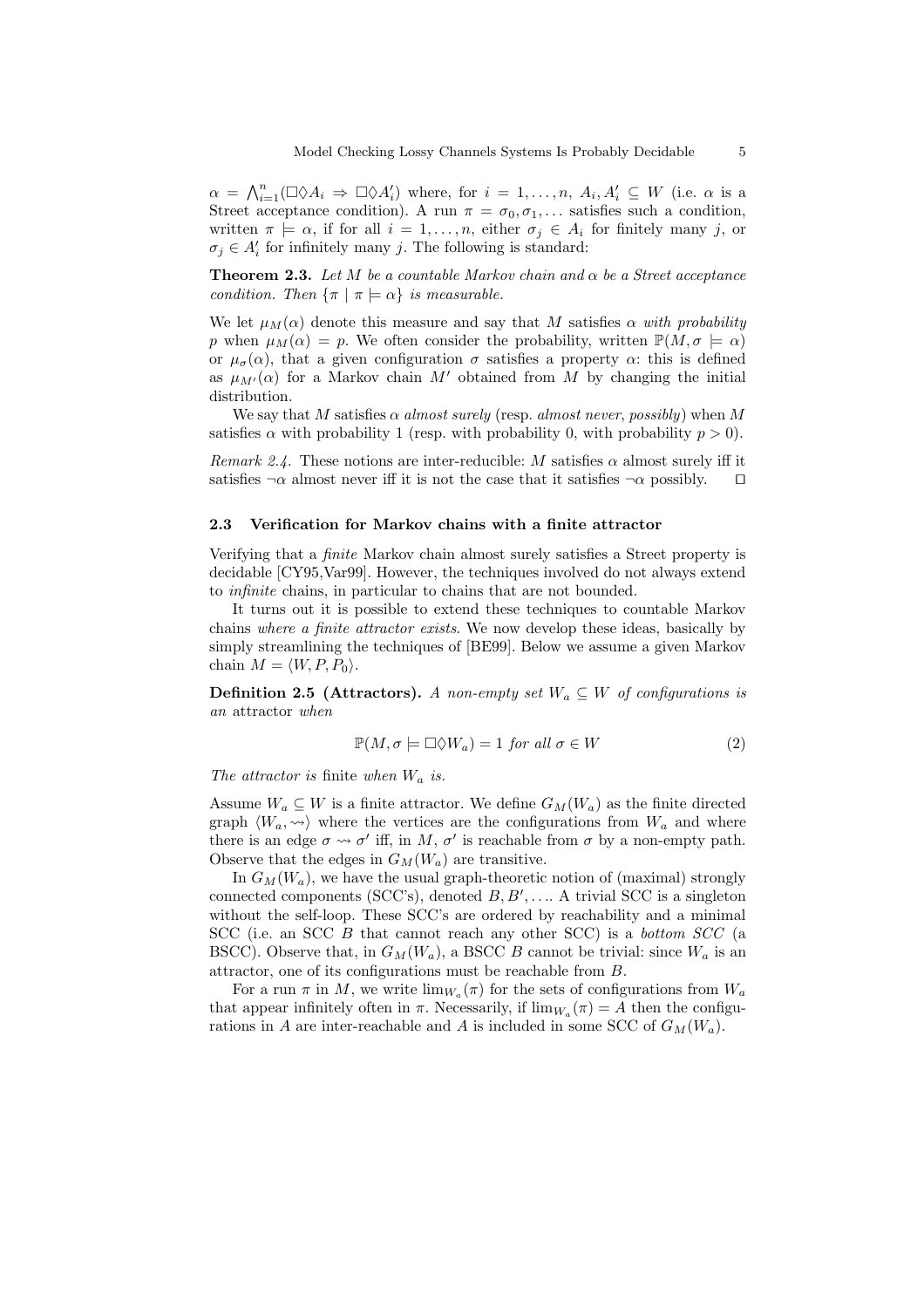**Lemma 2.6.** If  $\mu_{\sigma}(\{\pi \mid \lim_{W_a}(\pi) = A\}) > 0$  then A is a BSCC of  $G_M(W_a)$ . Assume the BSSC's of  $G_M(W_a)$  are  $B_1, \ldots, B_k$ . Lemma 2.6 and Eq. (2) entail

$$
\mu_{\sigma}(\{\pi \mid \lim_{W_a} (\pi) = B_1\}) + \dots + \mu_{\sigma}(\{\pi \mid \lim_{W_a} (\pi) = B_k\}) = 1. \tag{3}
$$

Therefore, for a BSCC  $B, \sigma \in B$  entails  $\mu_{\sigma}(\{\pi \mid \lim_{W_{\alpha}} (\pi) = B\}) = 1$ . Hence  $\mu_{\sigma_0}(\{\pi \mid \lim_{W_a} (\pi) = B\}) > 0$  iff B is reachable from  $\sigma_0$ .

It is now possible to reduce the probabilistic verification of Street properties to a finite number of reachability questions:

**Proposition 2.7.** Assume  $W_a$  is a finite attractor of M. Then for any  $\sigma \in W$ ,  $\mathbb{P}(M, \sigma \models \bigwedge_{i=1}^{n} (\Box \Diamond A_i \Rightarrow \Box \Diamond A'_i)) > 0$  iff there exists a BSCC B of  $G_M(W_a)$ such that  $\sigma \stackrel{*}{\to} B$  and, for all  $i = 1, ..., n$   $B \stackrel{*}{\to} A_i$  implies  $B \stackrel{*}{\to} A'_i$ .

### 2.4 Verification for reactive Markov chains

Verifying reactive Markov chains usually assumes an adversarial viewpoint on schedulers. Typical questions are whether, for all schedulers u,  $M^u$  satisfies  $\alpha$ almost surely (resp. almost never, resp. possibly)? Cooperative viewpoints (asking whether for some u,  $M^u$  satisfies  $\alpha$  almost surely ...) are possible but less natural in practical verification situations. We consider them since they appear through dualities anyway (Remark 2.4) and since presenting proofs is often easier under the cooperative viewpoint.

Technically, since we still use properties referring to states of  $W$ , one defines whether a path in  $M^u$  satisfies a property by projecting it from  $(W^+)^*$  to  $W^*$ in the standard way [Var99].

One sometimes wants to quantify over a restricted set of schedulers, e.g. for checking that M almost surely satisfies  $\alpha$  for all *fair* schedulers (assuming some notion of fairness) [HSP83,Var85]. Such a problem can usually be translated into an instance of the general adversarial problem by stating the fairness assumption in the  $\alpha$  part.

However, not all restrictions can be transfered in the property to be checked. In particular we shall consider the restriction to *finite-memory* schedulers: this is a convenient way of ruling out infeasible or exaggeratedly malicious schedulers. Several definitions are possible: here we say that  $u$  is *finite-memory* if there is a morphism  $h: W^* \to H$  that abstract histories from  $W^*$  into a finite monoid H and such that  $u(\sigma_0 \dots \sigma_n) = u'(h(\sigma_0, \dots, \sigma_n), \sigma_n)$  for some  $u' : H \times X \to W$ . Thus  $H$  is the finite memory on which  $u'$ , the true scheduler, is based. When  $H$ is a singleton,  $u$  is *memoryless*.

## 3 Channel systems

Perfect channel systems. In this paper we adopt the extended model of channel systems where emptiness of channels can be tested for.<sup>3</sup>

<sup>3</sup> Our undecidability proofs do not rely on the extension.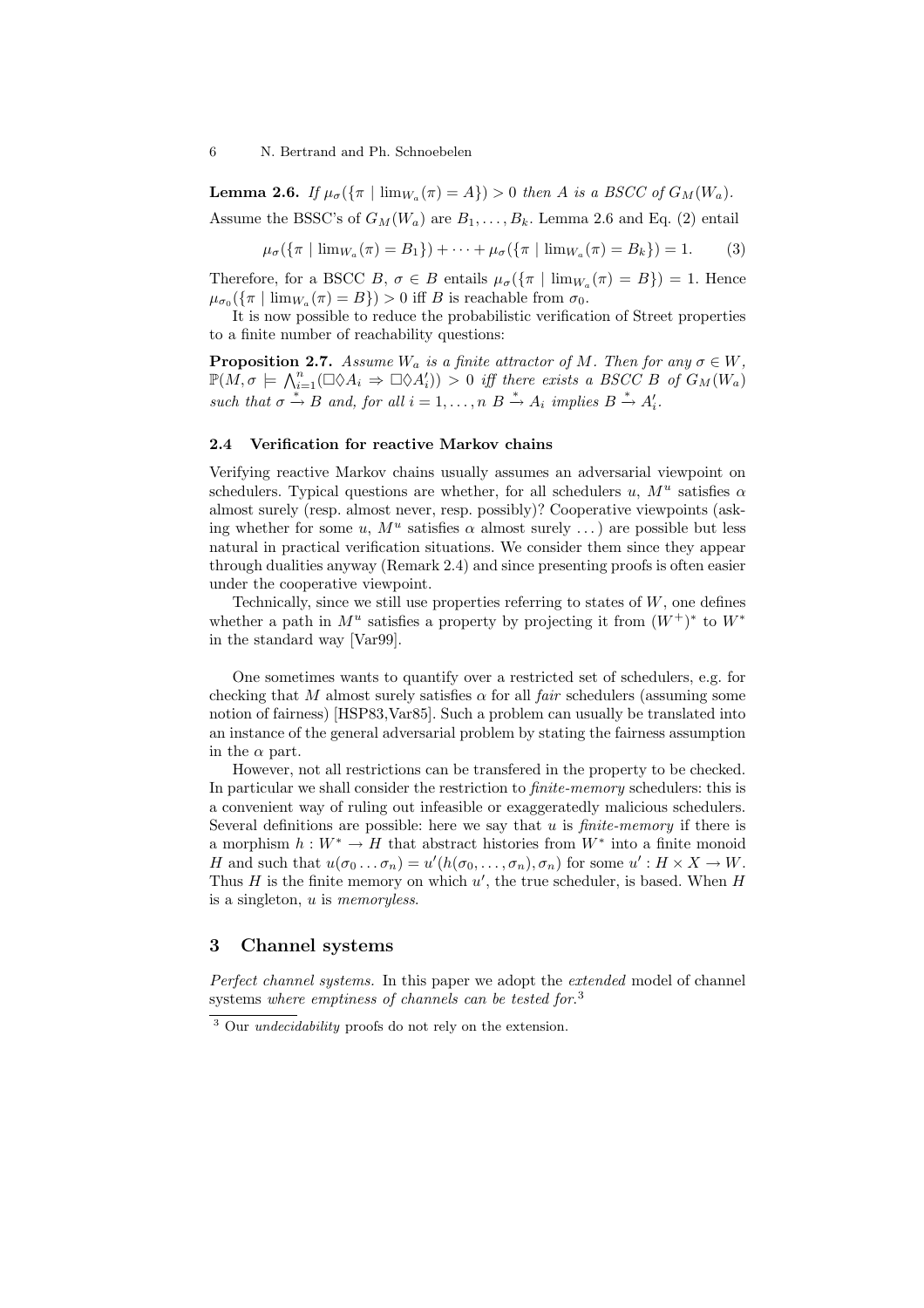**Definition 3.1 (Channel system).** A channel system *(with m channels) is a* tuple  $S = \langle Q, C, \Sigma, \Delta, \sigma_0 \rangle$  where

 $-Q = {r, s, \dots}$  is a finite set of control locations (or control states),

 $-C = \{c_1, \ldots, c_m\}$  is a finite set of m channels,

 $-\Sigma = \{a, b, \ldots\}$  is a finite alphabet of messages,

 $-\Delta \subseteq Q \times \text{Act}_C \times Q$  is a finite set of rules, where  $\text{Act}_C \stackrel{\text{def}}{=} (C \times \{?, !\} \times \Sigma) \cup Q$  $(C \times \{=\varepsilon\})$  is a set of actions parameterized by C and  $\Sigma$ ,  $-\sigma_0 \in Q \times \Sigma^{*C}$  is the initial configuration (see below).

A rule  $\delta \in \Delta$  of the form  $(s, c, ', a, r)$  (resp.  $(s, c, ', a, r)$ ) is written " $s \stackrel{c?a}{\longrightarrow} r$ " (resp. " $s \stackrel{cla}{\rightarrow} r$ ") and means that S can move from control location s to r by reading a from (resp. writing a to) channel c. Reading a is only possible if c is not empty and its first available message is a. A rule of the form  $(s, c, = \varepsilon, r)$ is written " $s \stackrel{c=\varepsilon?}{\longrightarrow} r$ " and means that S can move from s to r if channel c is empty.

Formally, the behavior of  $S$  is given via a transition system: a *configuration* of S is a pair  $\sigma = \langle r, U \rangle$  where  $r \in Q$  is a control location and  $U \in \Sigma^{*C}$  is a channel contents, i.e. a C-indexed vector of  $\Sigma$ -words: for any  $c \in C$ ,  $U(c) = u$ means that c contains u. For  $s \in Q$  we write  $\uparrow s$  for the set  $\{s\} \times \Sigma^{*C}$  of all configurations based on s.

The possible moves between configurations are given by the rules of S. For  $\sigma, \sigma' \in W$ , we write  $\sigma \stackrel{\delta}{\rightarrow}_{\text{perf}} \sigma'$  ("perf" is for *perfect steps*) when:

**Reads:**  $\delta \in \Delta$  is some  $s \stackrel{c?a}{\longrightarrow} r$ ,  $\sigma$  is some  $\langle s, U \rangle$ ,  $U(c)$  is some  $a_1 \dots a_n$  with  $a_1 =$ a, and  $\sigma' = \langle r, U\{c \mapsto a_2 \dots a_n\}\rangle$  (using the standard notation  $U\{c \mapsto u'\}$ for variants).

Writes:  $\delta \in \Delta$  is some  $s \stackrel{cla}{\to} r$ ,  $\sigma$  is some  $\langle s, U \rangle$ ,  $U(c)$  is some  $u \in \Sigma^*$ , and  $\sigma' = \langle r, U\{c \mapsto u.a\}\rangle.$ 

**Tests:**  $\delta \in \Delta$  is some  $s \xrightarrow{c=\varepsilon} r$ ,  $\sigma$  is some  $\langle s, U \rangle$ ,  $U(c) = \varepsilon$ , and  $\sigma' = \langle r, U \rangle$ .

**Idling:** Finally, we have idling steps  $\sigma \stackrel{0}{\rightarrow}_{\text{perf}} \sigma$  in any configuration.

We write  $En(\sigma)$  for the set of rules *enabled* in configuration  $\sigma$ . We consider idling as a rule and have  $0 \in En(\sigma)$  for all  $\sigma$ . For  $\delta \in En(\sigma)$ , we further write  $Succ_{\delta}(\sigma)$ to denote the (unique) successor configuration  $\sigma'$  obtained by applying  $\delta$  on  $\sigma$ . We often omit the superscript  $\delta$  in steps and only write  $\sigma \rightarrow_{\text{perf}} \sigma'$ .

Remark 3.2. Allowing the idling rule is a definitional detail that smoothes out Definitions 5.1 and 6.1 (deadlocks are ruled out). It also greatly simplifies the technical developments of section 7 (the possibility of idling gives more freedom to scheduling policies).  $\Box$ 

Lossy channel systems. In the standard lossiness model, a lossy step is a perfect step possibly preceded and followed by arbitrary message losses. Here we allow losses only after the perfect step. This simplifies the construction of the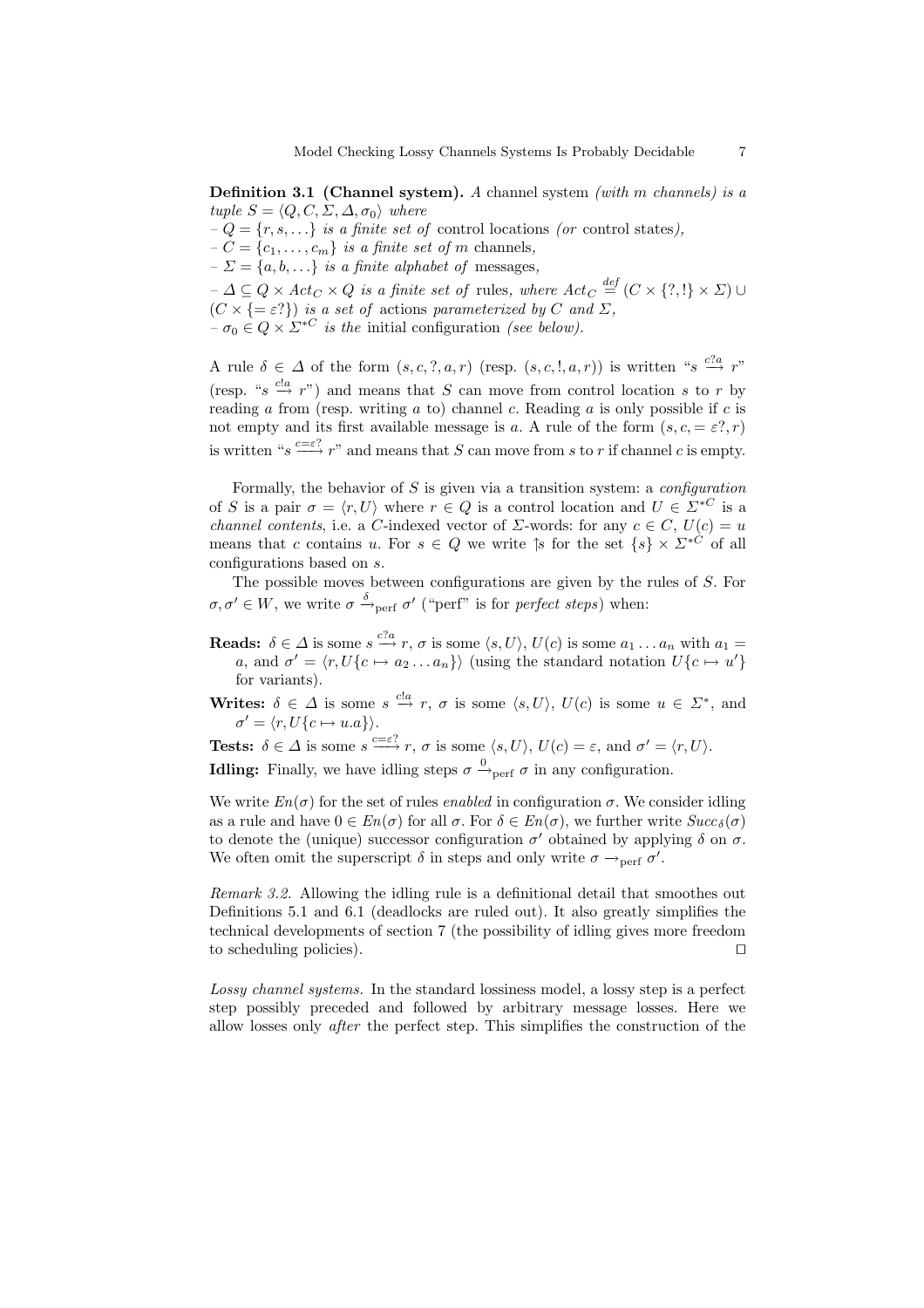probabilistic model and does not modify the semantics in any essential way 4 unlike, e.g., the notion of front-lossiness used in [Fin94,CFP96,ABPJ00,Sch01].

Formally, we write  $u \sqsubset v$  when u is a subword of v, i.e. u can be obtained by erasing any number of letters (possibly zero) from v. When  $u \sqsubset v$ , it will be useful to identify the set  $\rho \subseteq \{1, \ldots, |v|\}$  of positions in v where letters have been erased, and we use the notation " $u \subseteq \rho v$ " for that purpose. E.g. aba  $\sqsubseteq$ {1,2,5} baabba. Observe that, in general,  $u \sqsubseteq v$  can be explained by several distinct erasures  $\rho, \rho', \ldots$ 

The subword ordering extends to channel contents and to channel systems configurations in the standard way:

$$
U \sqsubseteq V \stackrel{\text{def}}{\Leftrightarrow} U(c) \sqsubseteq V(c) \text{ for all } c \in C,
$$
  

$$
\langle r, U \rangle \sqsubseteq \langle s, V \rangle \stackrel{\text{def}}{\Leftrightarrow} r = s \text{ and } U \sqsubseteq V.
$$

Erasures extend too: we still write  $U \sqsubseteq_o V$  but now  $\rho \subseteq C \times \mathbb{N}$ .

It is now possible to define the lossy steps of channel systems: we write  $\sigma \xrightarrow{\delta}$ <sub>loss</sub>  $\sigma'$  when  $\sigma' \sqsubseteq \sigma''$  for some  $\sigma''$  s.t.  $\sigma \xrightarrow{\delta}$ <sub>perf</sub>  $\sigma''$ . Perfect steps are a special case of lossy steps (they have  $\sigma' = \sigma''$ ). Below we omit writing explicitly the "loss" subscript for lossy steps, and are simply careful of writing  $\rightarrow$  perf for all perfect steps.

As usual,  $\sigma \stackrel{*}{\rightarrow} \sigma'$  denotes that  $\sigma'$  is *reachable* from  $\sigma$ . We write  $\sigma \stackrel{+}{\rightarrow} \sigma'$  when  $\sigma'$  is reachable via a non-empty sequence of steps. The *reachability problem for* lossy channel systems is, given S,  $\sigma$  and  $\sigma'$ , to say if  $\sigma'$  is reachable from  $\sigma$  in S. It is know that this problem is decidable (even if testing channels for emptiness is allowed) [AJ96b,CFP96,May00].

A set  $A \subseteq W$  of configurations is *reachable from*  $\sigma$  if some  $\sigma' \in A$  is. This is denoted  $\sigma \stackrel{*}{\rightarrow} A$ . One can decide whether  $\sigma \stackrel{*}{\rightarrow} A$  just by looking at the minimal elements of A. Since  $\sqsubseteq$  is a wqo, any  $A \subseteq W$  only has a finite number of minimal elements. Therefore it is decidable whether  $\sigma \stackrel{*}{\rightarrow} A$ .

## 4 The local-fault model for probabilistic losses

Earlier proposals for probabilistic lossy channels assume there is a fixed probability that the next step is the loss of a message [PN97,BE99]. We argued in the introduction that this model is not very realistic. We prefer a viewpoint where the fixed fault rate is associated with every single message. Then, the probability that a given message is lost at the next step is not influenced by the presence or identity of other messages.<sup>5</sup>

<sup>4</sup> The modification only has to do with where we separate a step from its predecessor and successor steps, i.e. with the granularity of the operational semantics.

 $^5$  This agrees with the actual behavior of many lossy fifo links where each message is handled individually by various components (switches, routers, buffers, . . .). Admit-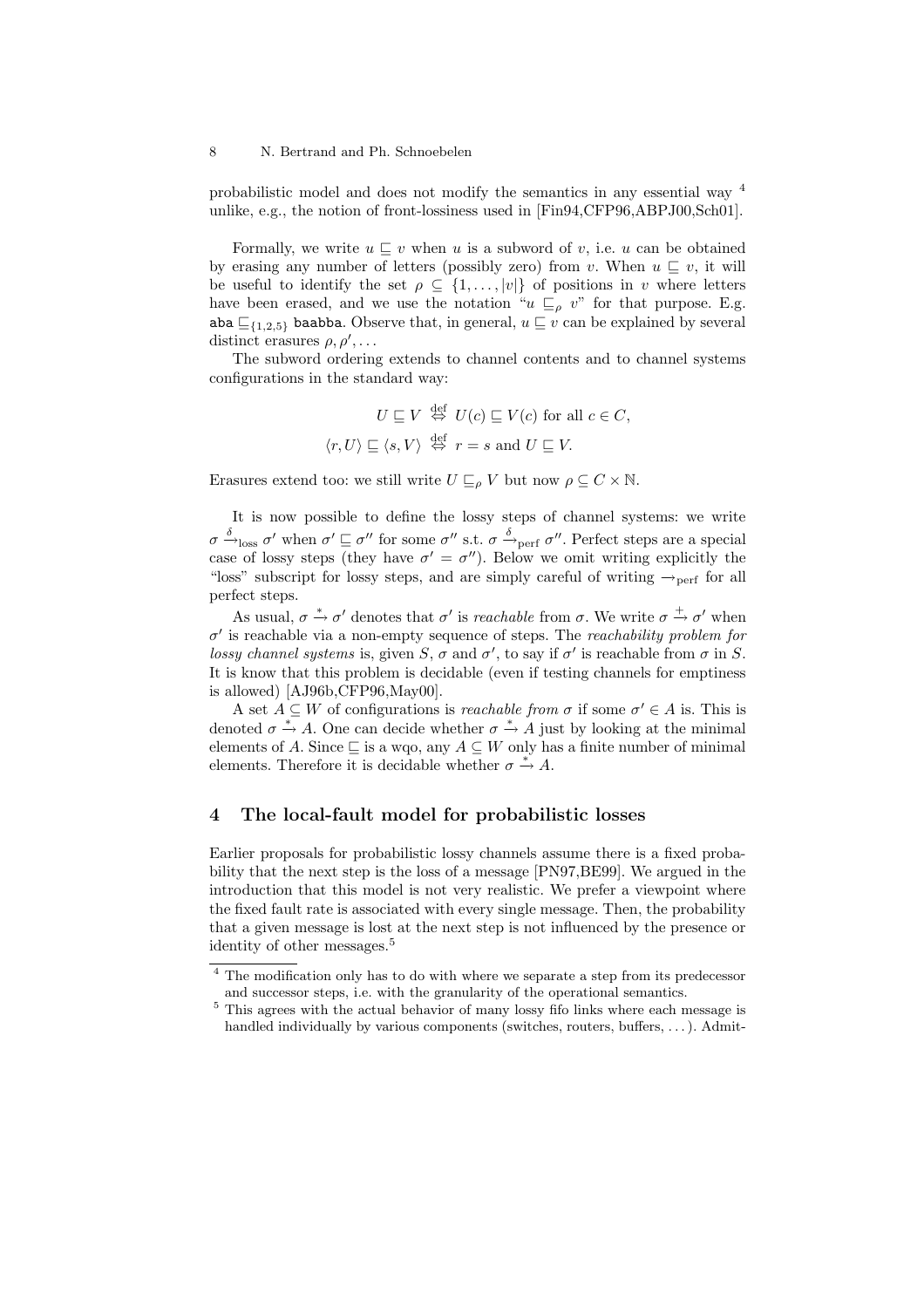Formally, we assume given a fixed *fault rate*  $\tau \in [0,1]$  that describes the probability that any given message will be lost during the next step. From  $\tau$ , one derives  $p_{\tau}(U, U')$ , the probability that channels with contents U will have contents  $U'$  after one round of probabilistic losses:

$$
p_{\tau}(U, U') = \sum_{\rho \text{ s.t. } U' \sqsubseteq_{\rho} U} \tau^{|\rho|} (1 - \tau)^{|U'|}. \tag{4}
$$

Then  $p_{\tau}(U, U') > 0$  iff  $U' \sqsubseteq U$  (assuming  $0 < \tau < 1$ ), and  $\sum_{U'} p_{\tau}(U, U') = 1$  for any U. It will be convenient to extend this probability distribution from channel contents to configurations with

$$
p_{\tau}(\langle s, U \rangle, \langle r, V \rangle) \stackrel{\text{def}}{=} \begin{cases} p_{\tau}(U, V) \text{ if } s = r, \\ 0 \text{ otherwise.} \end{cases}
$$
 (5)

*Example 4.1.* Assume we have a single channel c that contains  $u = aab$ . Assume  $\tau = 0.1$ . Then

$$
p_{\tau}(\text{aab}, \varepsilon) = \tau^3 = 0.001 \qquad p_{\tau}(\text{aab}, \text{aa}) = \tau(1 - \tau)^2 = 0.081
$$
  
\n
$$
p_{\tau}(\text{aab}, \text{b}) = \tau^2(1 - \tau) = 0.009 \qquad p_{\tau}(\text{aab}, \text{ab}) = 2\tau(1 - \tau)^2 = 0.162
$$
  
\n
$$
p_{\tau}(\text{aab}, \text{a}) = 2\tau^2(1 - \tau) = 0.018 \qquad p_{\tau}(\text{aab}, \text{aab}) = (1 - \tau)^3 = 0.729
$$

Observe that  $\sum_{u'} p_{\tau}(u, u') = 1$ . The difference between, e.g.,  $p_{\tau}(u, a)$  and  $p_{\tau}(u, \mathbf{b})$ , comes from the fact that, starting from u, there are two distinct ways of getting a by losses, while there is only one way of getting **b**.  $\Box$ 

## 5 Probabilistic lossy channel systems

A probabilistic lossy channel system (PLCS) is a tuple  $S = \langle Q, C, \Sigma, \Delta, \sigma_0, D \rangle$ s.t.  $\langle Q, C, \Sigma, \Delta, \sigma_0 \rangle$  is a channel system, and  $D : (\Delta \cup \{0\}) \mapsto (0, \infty)$  is a weight function of its rules.

Definition 5.1 (Markov chain semantics of PLCS's). The Markov chain  $M_S^{\tau}$  associated with a PLCS S as above, and a fault rate  $\tau \in (0,1)$  is  $M_S^{\tau}$  $\stackrel{def}{=}$  $\langle W, P, P_0 \rangle$  where W is the set of configurations of S,  $P_0(\sigma_0) \stackrel{def}{=} 1$ , and where  $P(\sigma, \sigma')$ , the probability that S moves from  $\sigma$  to  $\sigma'$  in one step, is given by

$$
P(\sigma, \sigma') \stackrel{\text{def}}{=} \frac{\sum_{\delta \in En(\sigma)} D(\delta) \times p_{\tau}(Succ_{\delta}(\sigma), \sigma')}{\sum_{\delta \in En(\sigma)} D(\delta)}.
$$
 (6)

tedly, there are situations calling for yet other models: e.g. [ABPJ00] assumes losses only occur when a message enters the queue.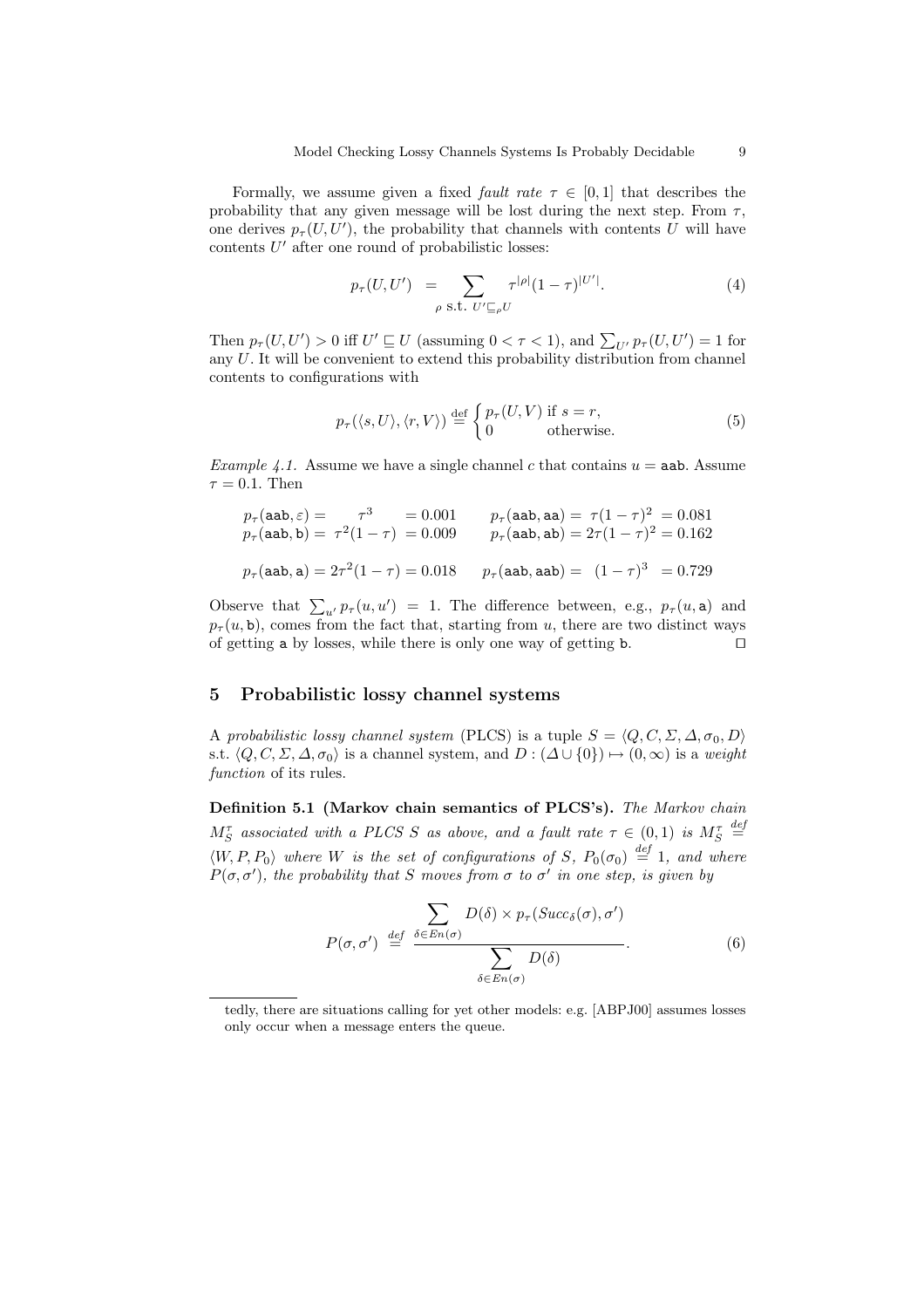It is readily seen that  $M_S^{\tau}$  is indeed a Markov chain. It is usually infinite and not bounded.

An important consequence of the local-fault model is that the more messages are in the queue, the more likely some losses will make the number of messages decrease. We formalize this by introducing a partition  $W = W_0 + W_1 + \cdots$  $W_n + \cdots$  of the set of configurations of  $M_S^{\tau}$  given by  $W_n \stackrel{\text{def}}{=} {\{\sigma \in W \mid |\sigma| = n\}},$ with  $|\langle r, U \rangle| \stackrel{\text{def}}{=} \sum_{c} |U(c)|$ . Then for any S and  $\tau$  we have

**Lemma 5.2.** For all  $e > 0$  there is a rank  $I \in \mathbb{N}$  s.t. for all  $i \geq I$  and  $\sigma \in W_i$ 

$$
\sum \{ P(\sigma, \sigma') \mid \sigma' \in W_0 \cup W_1 \cup \dots \cup W_{i-1} \} > 1 - e. \tag{7}
$$

Corollary 5.3. In  $M_S^{\tau}$ ,  $W_0$  is a finite attractor.

Theorem 5.4. (Decidability of model checking for PLCS's) The problem of checking whether  $M_S^{\tau}$  almost-surely (resp. almost-never, resp. possibly) satisfies a Street property  $\alpha$  is decidable.

Proof. Since reachability is decidable for lossy channel systems, the graph  $G_{M_S^{\tau}}(W_0)$  can be built effectively. Since  $W_0$  is a finite attractor, the graph can be used to check whether  $\mathbb{P}(M, \sigma_0 \models \alpha) > 0$  by using the criterion provided by Proposition 2.7 (again, using decidability of reachability). Thus it is decidable whether  $M_S^{\tau}$  possibly satisfies  $\alpha$ . Now, by Remark 2.4, this entails the decidability of checking whether  $\alpha$  is satisfied almost surely (resp. almost never).  $\Box$ 

Remark 5.5. From this algorithm, we deduce that, for a PLCS S, whether  $\mathbb{P}(M_5^{\tau}, \sigma_0^{\tau} \models \alpha) = 1$  does not depend on the exact value of the fault rate  $\tau$ or the weight function D of S.

## 6 Lossy channel systems as reactive Markov chains

Seeing LCS's as Markov chains requires that we see the nondeterministic choice between enabled transitions as being made probabilistically (witness the D weight function in PLCS's).

However, it is more natural to see these choices as being made nondeterministically: this nondeterminism models the lack of any assumption regarding scheduling policies or relative speeds (in concurrent systems), or the lack of any information regarding values that have been abstracted away (in abstract models), or the latitude left for later implementation decisions (in early designs). In all these situations, it is not natural to assume the choices are probabilistic. Even if, for qualitative properties, the exact values in the weight function are not relevant (Remark 5.5), the probabilistic viewpoint enforces a very strong fairness hypothesis on the nondeterministic choices, something which is not suitable except perhaps for concurrent systems.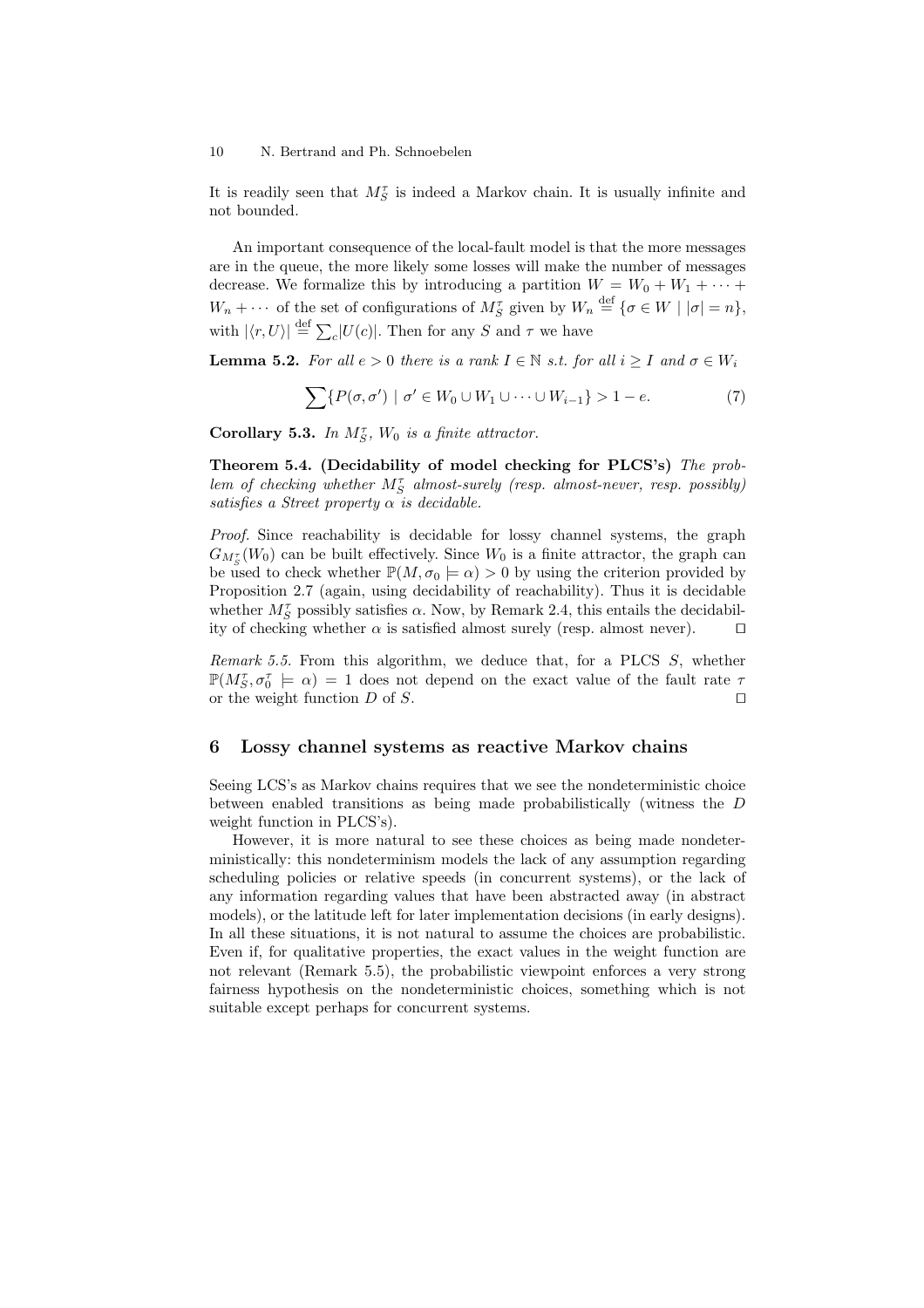For these reasons, it is worthwhile to go beyond the Markov chain model and use reactive Markov chains. Below, a nondeterministic probabilistic lossy channel system (a NPLCS) is simply a LCS where losses are probabilistic so that the semantics is given under the form of a RMC instead of a transition system.

Definition 6.1. (Reactive Markov chain semantics of NPLCS's) The RMC associated with a NPLCS S and a fault rate  $\tau$  is  $M_{S}^{\tau} = \langle W_+ \cup$  $W_-, W_+, P, P_0$  where  $W_+$  and  $W_-$  are two copies of the set  $Q \times \overline{\mathcal{Q}}^* C$ .  $P_0$  selects  $\sigma_{0,+}$ , the initial configuration, and P is given by

$$
P(\langle q, U \rangle_+, \langle q', U' \rangle_-) > 0 \text{ iff } \langle q, U \rangle \to_{\text{perf}} \langle q', U' \rangle,
$$
 (8)

$$
P(\langle q, U \rangle_{-}, \langle q', U' \rangle_{+}) = \begin{cases} p_{\tau}(U, U') & \text{if } q = q', \\ 0 & \text{otherwise.} \end{cases}
$$
 (9)

Thus positive configurations are nondeterministic and implement perfect steps of S, reaching negative configurations where message losses are probabilistic. Note that the precise value of  $P(\sigma_+, \sigma_-')$  in (8) is not relevant.

Since the probabilistic configurations are only used as some intermediate steps between nondeterministic configurations, it is tempting to omit mentioning them altogether when discussing the behavior of NPLCS's. Indeed, in the next sections, we rarely write configurations with the "−" or "+" subscript they require: unless explicitly stated, we always refer to the nondeterministic configurations.

## 7 Model checking NPLCS's

Model checking for NPLCS's is trickier than model checking PLCS's, and the existence of the finite attractor does not always allow reducing to a decidable finite problem. The decidability results we provide below rely on the finite attractor and downward-closure of reachability sets.

We considered the general case (checking for a Street property) as well as restricted cases where only properties of the form  $\Diamond A$  (reachability),  $\Box A$  (invariant),  $\bigwedge_i \Box \Diamond A_i$  (conjunction of Büchi properties), and  $\bigvee_i \Diamond \Box A_i$ . Below we adopt the simplifying assumption that all sets A used in properties either are singletons or have the form  $\{s_1, \ldots, s_k\}$  for a set of control states  $s_1, \ldots, s_k$ .

We exhibit some decidable cases and some undecidable ones. Most problems are studied under a cooperative "∃u? . . ." form because this is easier to reason about, but all results are summarized in the adversarial form in Fig. 2 below.

## 7.1 Some decidable problems

We start by consider properties of the simple form  $\alpha = \Diamond A$ . We say a set  $X \subseteq Q$ is safe for  $\alpha$  if  $\langle x, \varepsilon \rangle \stackrel{*}{\to} X$  A for all  $x \in X$ . Here the notation " $\sigma \stackrel{*}{\to} X \stackrel{\sigma}{\sigma}$ " denotes reachability under the constraint that only control states from X are used (the constraint applies to the endpoints  $\sigma$  and  $\sigma'$  as well). This coincides with reachability in the LCS  $S_{X}$  obtained from S by deleting control states from  $Q \setminus X$ , and is thus decidable.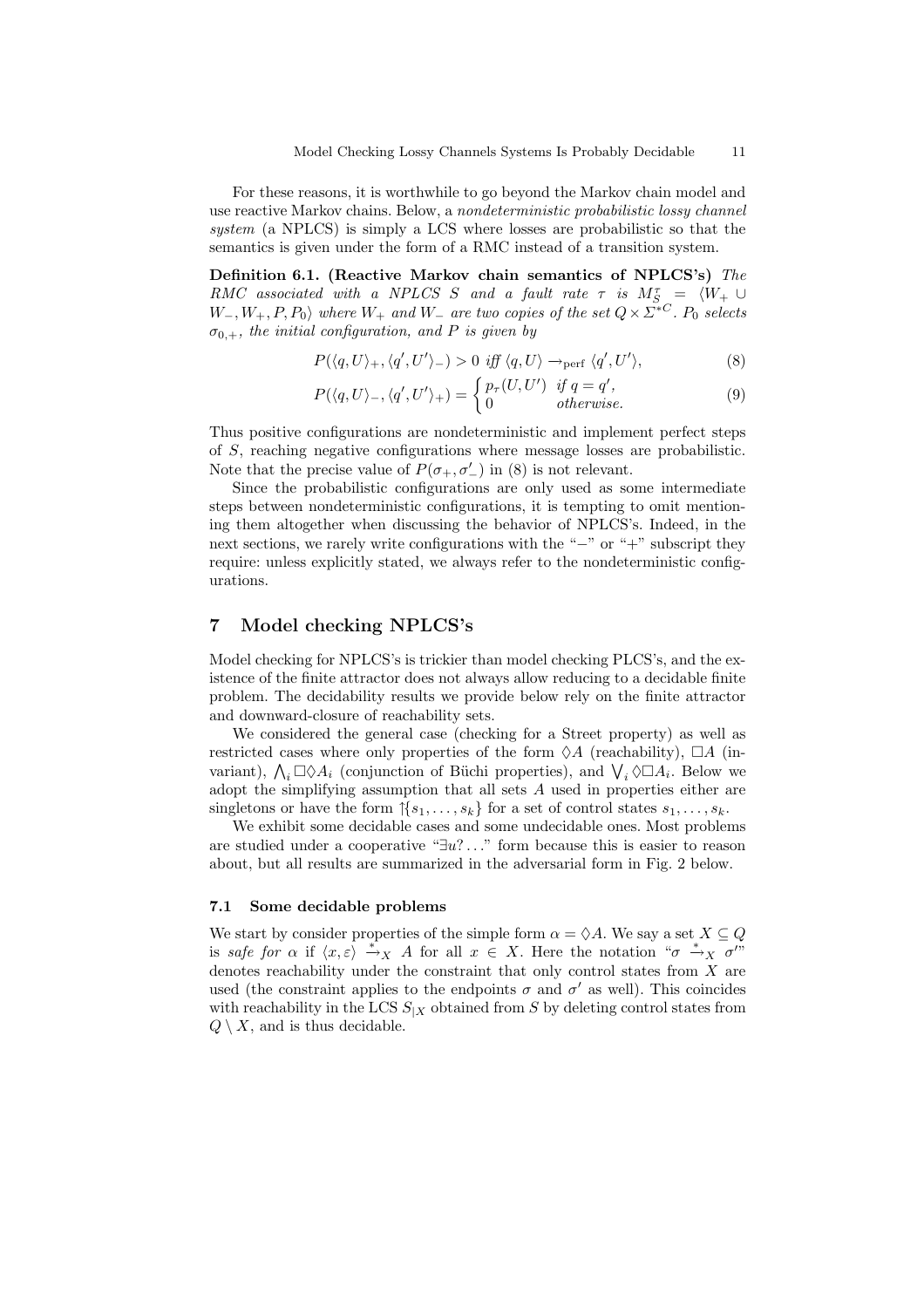**Lemma 7.1.** There exists a scheduler u such that  $\mathbb{P}(M_S^{\tau,u}, \langle s, \varepsilon \rangle \models \Diamond A) = 1$  iff s belongs to a safe X.

**Corollary 7.2.** It is decidable whether there exists a scheduler  $u$  s.t.  $\mathbb{P}(M_S^{\tau,u}, \langle s, \varepsilon \rangle \models \Diamond A) = 1.$ 

We now consider properties of the special form  $\alpha = \bigwedge_{i=1}^{n} \Box \Diamond A_i$ . We say  $x \in Q$  is allowed if for all  $i = 1, \ldots, n, \langle x, \varepsilon \rangle \stackrel{*}{\rightarrow} A_i$ . Otherwise x is forbidden. It is decidable whether  $x$  is allowed or forbidden.

**Lemma 7.3.** Assume all states in S are allowed. Then there exists a scheduler u s.t.  $\mathbb{P}(M_S^{\tau,u}\langle s,\varepsilon\rangle \models \alpha) = 1.$ 

**Lemma 7.4.** Assume x is forbidden and define  $S - x$  as the LCS where control state x has been removed. Then the following are equivalent: 1. There exists a scheduler u s.t.  $\mathbb{P}(M_S^{\tau,u} \langle s, \varepsilon \rangle \models \alpha) = 1$ .

2.  $x \neq s$  and there exists a scheduler u' s.t.  $\mathbb{P}(M_{S-x}^{\tau,u'}\langle s,\varepsilon \rangle \models \alpha) = 1$ .

**Corollary 7.5.** It is decidable whether there exists a scheduler  $u$  s.t.  $\mathbb{P}(M_S^{\tau,u}, \langle s, \varepsilon \rangle \models \bigwedge_{i=1}^n \Box \Diamond A_i) = 1.$ 

#### 7.2 An undecidable problem

Theorem 7.6. The problem of checking whether, given a NPLCS S and a Street property  $\alpha$ ,  $\mathbb{P}(M_S^{\tau,u} \models \alpha) = 1$  for all schedulers u, is undecidable.

The proof is by reduction from the boundedness problem for LCS's, shown undecidable in [May00].



Fig. 1. The NPLCS  $S'$  associated with LCS  $S$ 

Let  $S = \langle Q, \{c\}, \Sigma, \Delta, \sigma_0 \rangle$  be a single-channel LCS that does not use emptiness tests, and where  $\sigma_0 = \langle r_0, \varepsilon \rangle$ . We modify S to obtain S', a new LCS. Fig. 1, where  $S$  is in the dashed box, illustrates the construction:  $S'$  is obtained by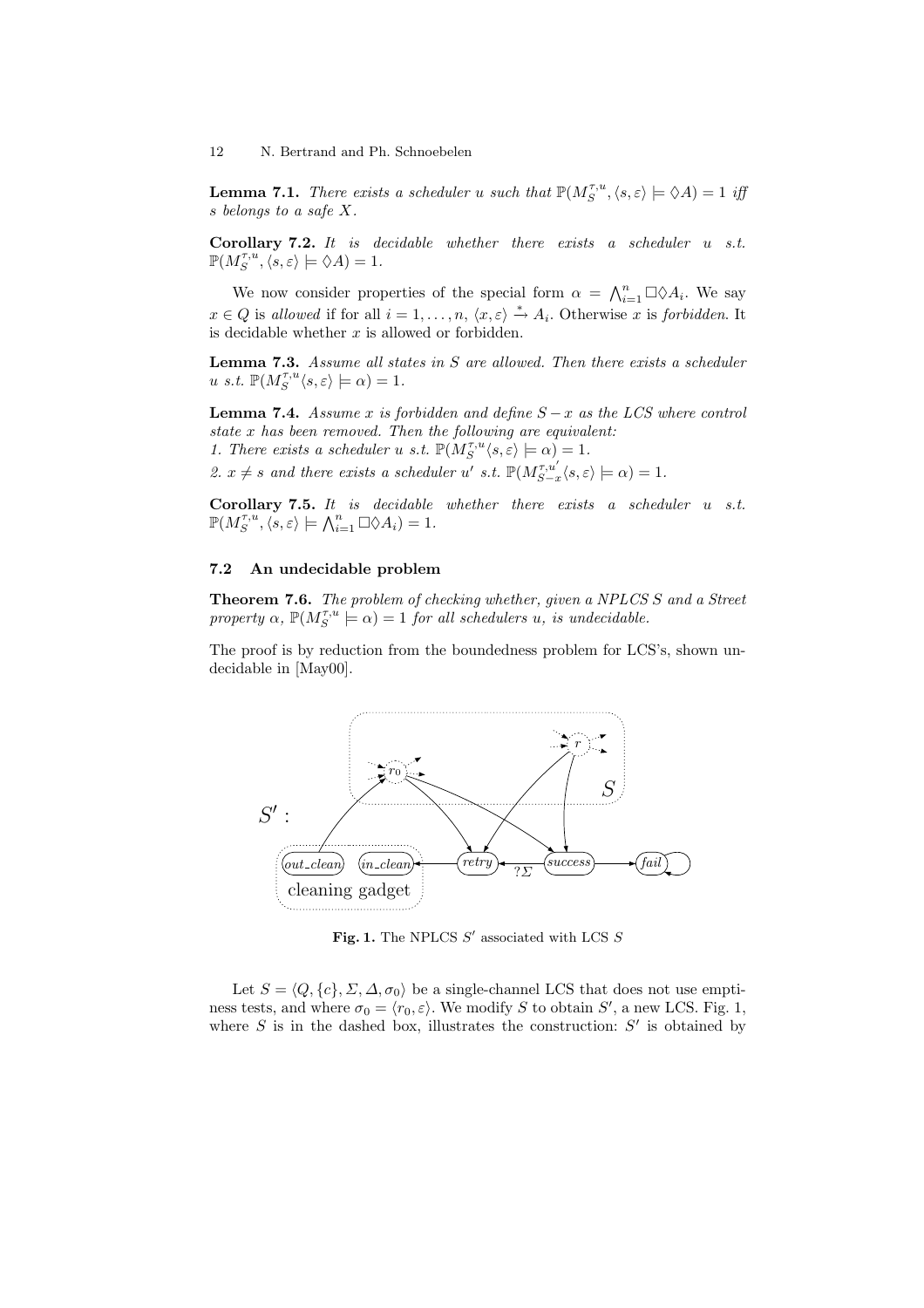adding three control states retry, success and fail, rules allowing to jump from any S-state  $r \in Q$  to retry or success,<sup>6</sup> and some additional rules between the new states, as depicted in Fig. 1. The "? $\Sigma$ " label is a shorthand for all ?a where  $a \in \Sigma$ . We further insert a cleaning gadget (not described) that allows to move from retry to  $r_0$  (in a non-blocking way) but empties the channel in the process: this ensures we only jump back to S via its initial configuration  $\langle r_0, \varepsilon \rangle$ .

If we now see S' as a NPLCS with some fault rate  $\tau$ , we have

**Proposition 7.7.** S is unbounded iff  $\mathbb{P}(M_{S'}^{\tau,u}, \sigma_0 \models \Box \Diamond \exists \text{success} \land \Box \Diamond \exists \text{very}) > 0$ for some scheduler u.

Since boundedness of LCS's is undecidable, we obtain Theorem 7.6 even for NPLCS's without emptiness tests.<sup>7</sup>

#### 7.3 More decidability with finite-memory schedulers!

The scheduler we build in the proof of Proposition 7.7 is not finite-memory. By contrast, all the schedulers exhibited in the proofs in Section 7.1 are finitememory, so that these decidable problems do not depend on whether we restrict schedulers to the finite-memory ones only.

This observation suggests investigating whether some of our undecidable problems remain undecidable when we restrict to finite-memory schedulers. It turns out this is indeed the case.

We consider a NPLCS S and a Büchi property  $\alpha = \bigwedge_{i=1}^{n} \Box \Diamond A_i$ . For finitememory schedulers, cooperative possibly and cooperative almost-sure are related by the following fundamental lemma:

**Lemma 7.8.** There exists a finite-memory scheduler u s.t.  $\mathbb{P}(M_S^{\tau,u}, \langle s, \varepsilon \rangle \models$  $\alpha$ ) > 0 iff there is some s'  $\in Q$  and a finite-memory scheduler u' s.t  $\langle s, \varepsilon \rangle \stackrel{*}{\rightarrow}$  $\langle s', \varepsilon \rangle$  and  $\mathbb{P}(M_S^{\tau, u'}, \langle s', \varepsilon \rangle \models \alpha) = 1.$ 

Combining with Corollary 7.5, and the decidability of reachability, we obtain:

Corollary 7.9. It is decidable whether there exists a finite-memory scheduler u s.t.  $\mathbb{P}(M_S^{\tau,u}, \langle s, \varepsilon \rangle \models \bigwedge_{i=1}^n \Box \Diamond A_i) > 0.$ 

Hence the impossibility stated in Theorem 7.6 can be circumvented with:

Theorem 7.10. The problem of checking whether, given a NPLCS S and a Street property  $\alpha$ ,  $\mathbb{P}(M_S^{\tau,u} \models \alpha) = 1$  for all finite-memory schedulers u, is decidable.

 $6$  Via some internal rule where no reading or writing or test takes place. Since such rules are easily simulated by writing to a dummy channel, we simplified Def. 3.1 and omitted them.

<sup>&</sup>lt;sup>7</sup> Observe that, because of the idling rule, formulae of the form  $\Box \Diamond A$  where A is some  $\{\{s_1, \ldots, s_n\}$ , lead to decidable adversarial problems! This is an artifact and undecidability reappears as soon as we consider slightly more general sets A, e.g.

 $A \stackrel{\text{def}}{=} \uparrow success \setminus \langle success, \varepsilon \rangle$ .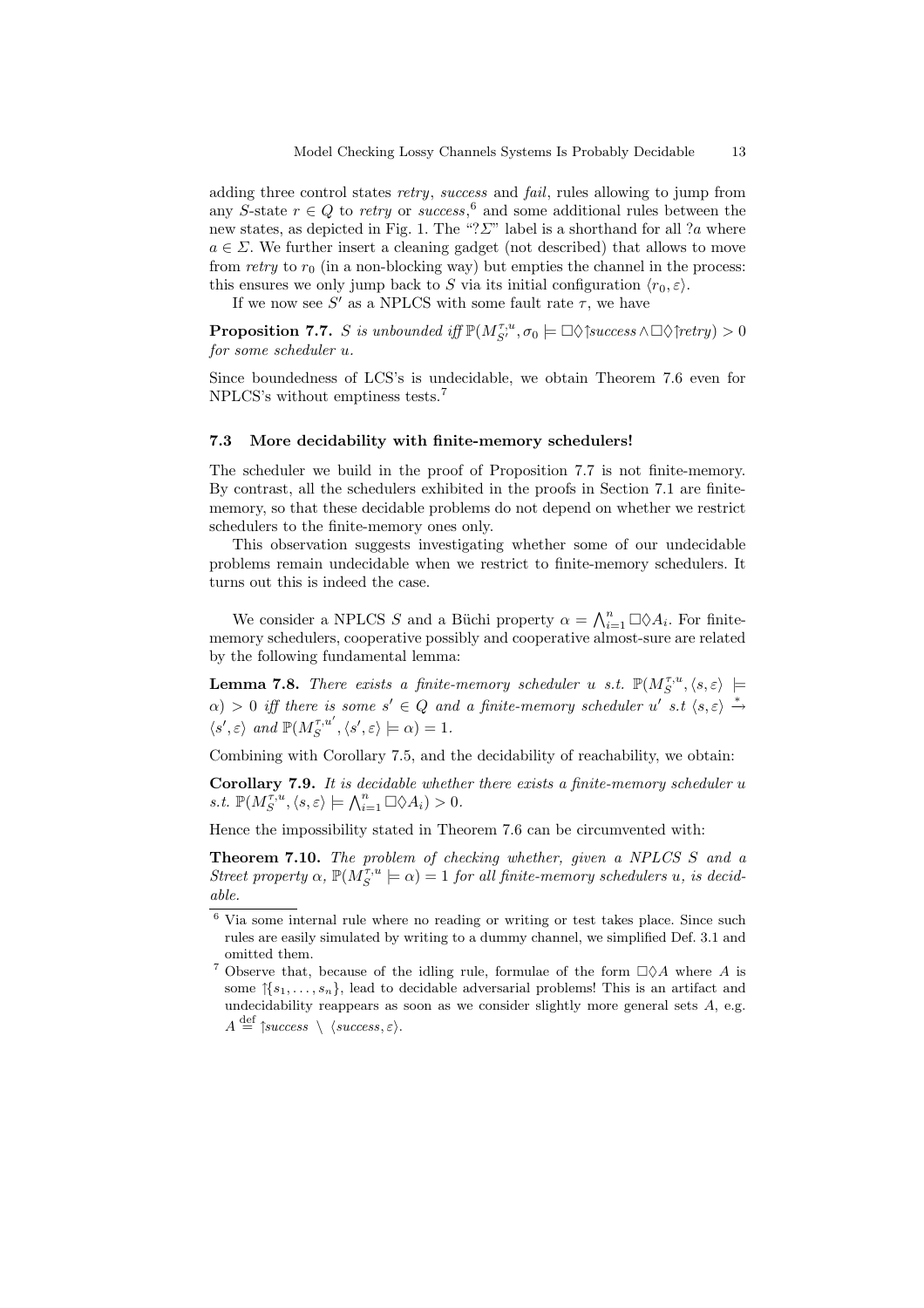## 8 Conclusions and perspectives

When verifying lossy channel systems, adopting a probabilistic view of losses it is a way of enforcing progress and ruling out some unrealistic behaviors (under probabilistic reasoning, it is extremely unlikely that all messages will be lost). Progress could be enforced with fairness assumptions, but assuming fair losses makes verification undecidable [AJ96a,MS02]. It seems this undecidability is an artifact of the standard rigid view asking whether no incorrect behavior exists, when we could be content with the weaker statement that incorrect behaviors are extremely unlikely.

We proposed a model for channel systems where at each step losses of messages occur with some fixed probability  $\tau \in (0,1)$ , and where the nondeterministic nature of the channel systems model is preserved. This model is more realistic than earlier proposals since it uses the local-fault model for probabilistic losses, and since it does not require to view the rules of the system as probabilistic. (Picking a meaningful value for  $\tau$  is not required since the qualitative properties we are interested in do not depend on that value.)

We advocate a specific approach to the verification of these systems: *check* that properties hold almost surely under any finite-memory scheduling policy. It seems this approach is feasible: these adversarial model checking questions can be reduced to the decidable reachability questions that are usually verified on channel systems.

Several questions remain unanswered, and they are good candidates for further work:

1. Fig. 2, summarizing our results on the decidability of adversarial verification when there is no restriction to finite-memory schedulers, should be completed. In the table, "D" and "U" stand for decidable and undecidable. Some decidability results are trivial and labeled with "d".

2. Allowing idling makes our decidability proofs much easier (Remark 3.2). We believe this is just a technical simplification that has no impact on decidability, but this should be formally demonstrated.

3. On theoretical grounds, it would be interesting to try to extend our work and consider RMC models of LCS's where the probabilistic states are not limited to message losses but could accommodate probabilistic choices between some rules.

# References

[AAB99] P. A. Abdulla, A. Annichini, and A. Bouajjani. Symbolic verification of lossy channel systems: Application to the bounded retransmission protocol. In Proc. 5th Int. Conf. Tools and Algorithms for the Construction and Analysis of Systems (TACAS'99), vol. 1579 of Lect. Notes Comp. Sci., pages 208–222. Springer, 1999.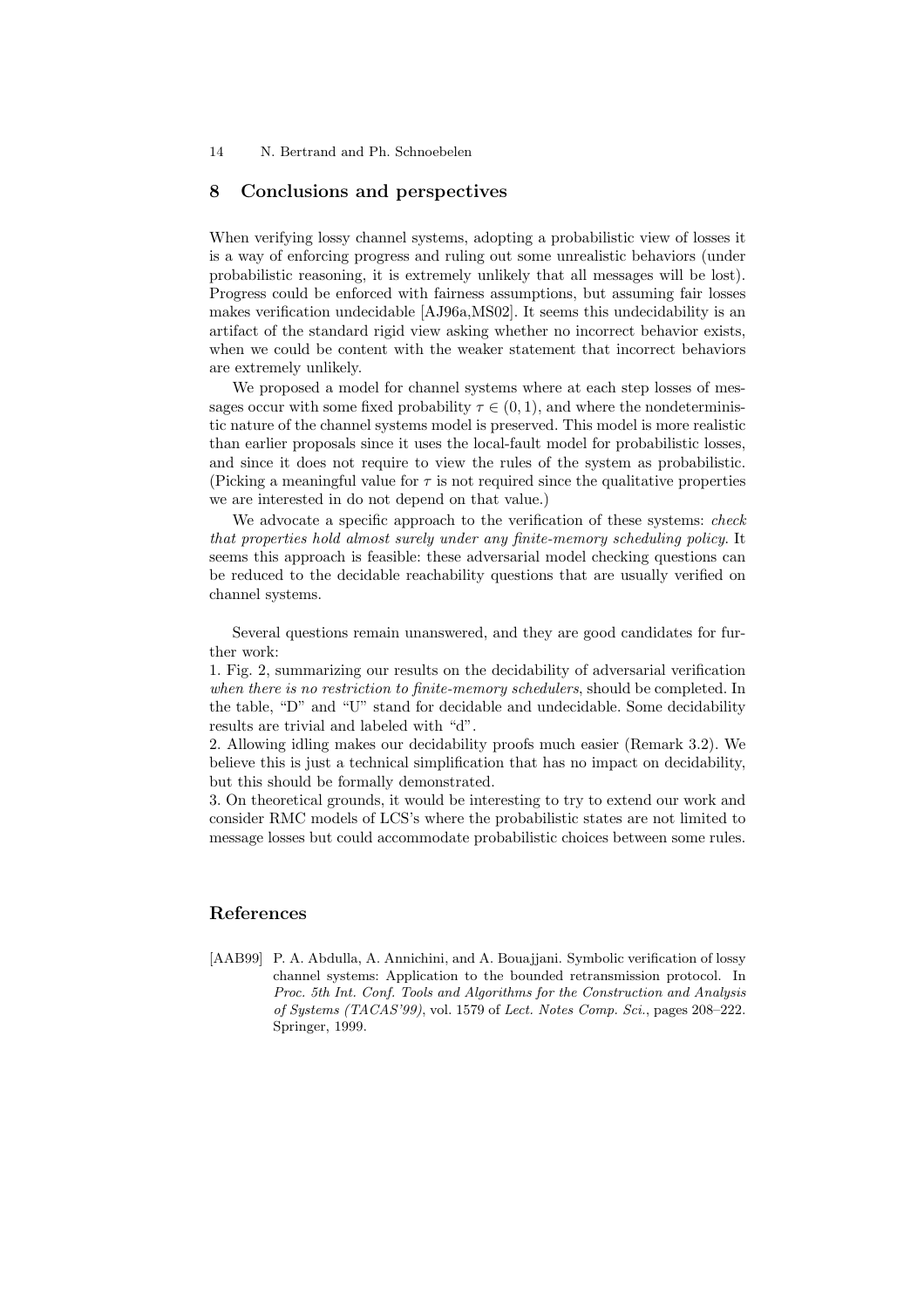|                                                              |    |    | $\mathbb{P}(\ldots) = 1 \mid \mathbb{P}(\ldots) = 0 \mid \mathbb{P}(\ldots) < 1 \mid \mathbb{P}(\ldots) > 0$ |   |
|--------------------------------------------------------------|----|----|--------------------------------------------------------------------------------------------------------------|---|
| $\Diamond A$                                                 | d  | d  | Ð                                                                                                            | d |
| $\Box A$                                                     | d  | d  | d                                                                                                            | D |
| $\bigwedge_i \Box \Diamond A_i$                              | ?  | U  | D                                                                                                            | ? |
| $\bigvee_i \Diamond \Box A_i$                                | TΤ | ?  | 2                                                                                                            | D |
| $\bigwedge_i(\Box\Diamond A_i\Rightarrow \Box\Diamond A'_i)$ | T٢ | ΤI | ?                                                                                                            | ? |

Fig. 2. (Un)Decidability of adversarial model checking in the unrestricted case

- [ABPJ00] P. A. Abdulla, C. Baier, S. Purushothaman Iyer, and B. Jonsson. Reasoning about probabilistic lossy channel systems. In Proc. 11th Int. Conf. Concurrency Theory (CONCUR'2000), vol. 1877 of Lect. Notes in Computer Sci., pages 320–333. Springer, 2000.
- [AJ96a] P. A. Abdulla and B. Jonsson. Undecidable verification problems for programs with unreliable channels. Information and Computation, 130(1):71–90, 1996.
- [AJ96b] P. A. Abdulla and B. Jonsson. Verifying programs with unreliable channels. Information and Computation, 127(2):91–101, 1996.
- [AR03] P. A. Abdulla and A. Rabinovich. Verification of probabilistic systems with faulty communication. In Proc. FOSSACS'2003 (this volume). Springer, 2003.
- [BE99] C. Baier and B. Engelen. Establishing qualitative properties for probabilistic lossy channel systems: An algorithmic approach. In Proc. 5th Int. AMAST Workshop Formal Methods for Real-Time and Probabilistic Systems (ARTS'99), vol. 1601 of Lect. Notes Comp. Sci., pages 34–52. Springer, 1999.
- [BKH99] C. Baier, J.-P. Katoen, and H. Hermanns. Approximate symbolic model checking of continuous-time Markov chains. In Proc. 26th Int. Coll. Automata, Languages, and Programming (ICALP'99), vol. 1644 of Lect. Notes Comp. Sci., pages 142–162. Springer, 1999.
- [BZ83] D. Brand and P. Zafiropulo. On communicating finite-state machines. Journal of the ACM, 30(2):323–342, 1983.
- [CFP96] G. Cécé, A. Finkel, and S. Purushothaman Iyer. Unreliable channels are easier to verify than perfect channels. Information and Computation, 124(1):20– 31, 1996.
- [CY95] C. Courcoubetis and M. Yannakakis. The complexity of probabilistic verification. Journal of the ACM, 42(4):857–907, 1995.
- [Der70] C. Derman. Finite-State Markovian Decision Processes. Academic Press, 1970.
- [Fin94] A. Finkel. Decidability of the termination problem for completely specificied protocols. Distributed Computing, 7(3):129–135, 1994.